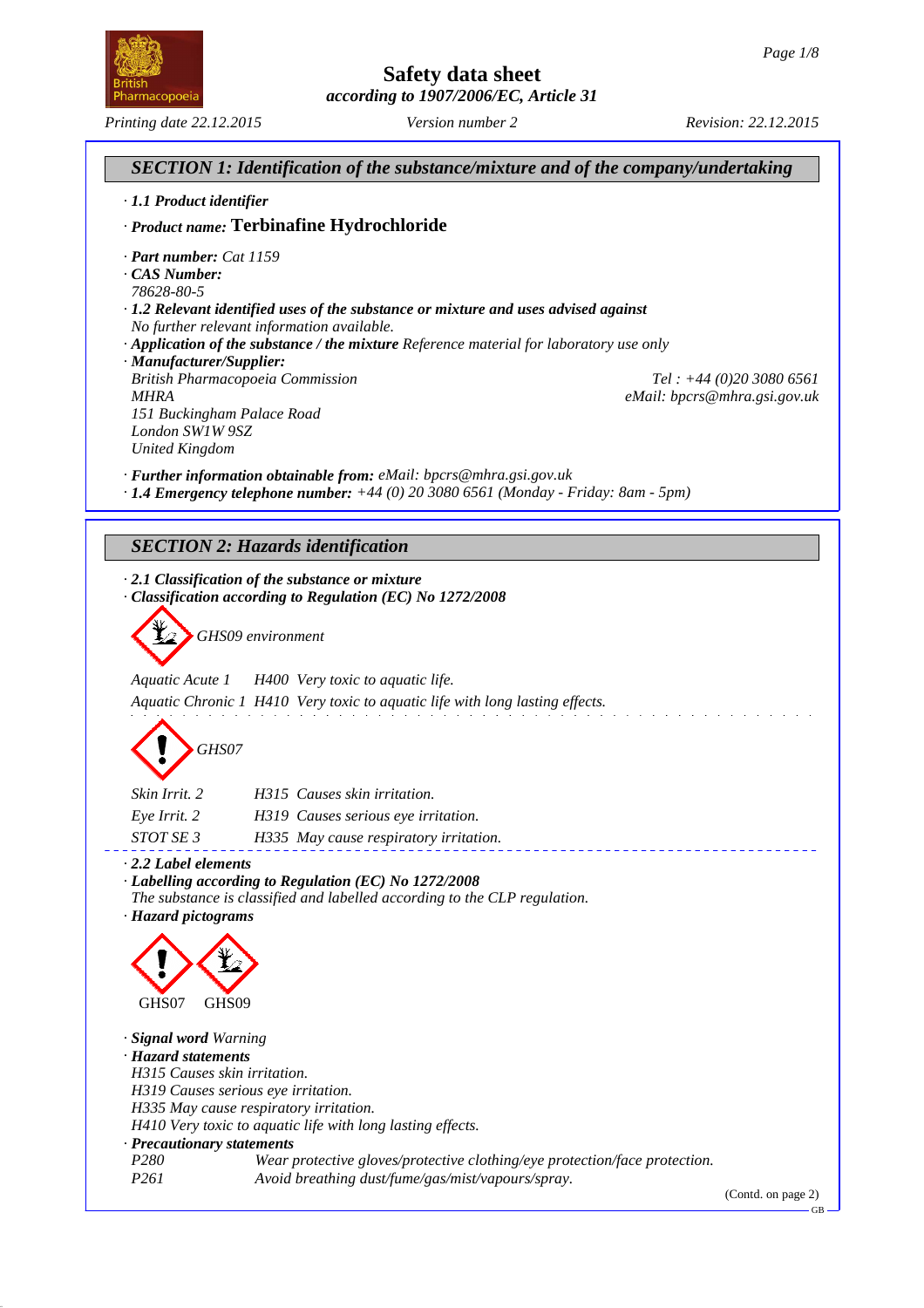*Printing date 22.12.2015 Version number 2 Revision: 22.12.2015*

### *Product name:* **Terbinafine Hydrochloride**

|                  | (Contd. from page 1)                                                                                  |
|------------------|-------------------------------------------------------------------------------------------------------|
|                  | P305+P351+P338 IF IN EYES: Rinse cautiously with water for several minutes. Remove contact lenses, if |
|                  | present and easy to do. Continue rinsing.                                                             |
| P321             | Specific treatment (see on this label).                                                               |
| P <sub>405</sub> | Store locked up.                                                                                      |
| <i>P501</i>      | Dispose of contents/container in accordance with local/regional/national/international                |
|                  | regulations.                                                                                          |

*· 2.3 Other hazards*

*· Results of PBT and vPvB assessment*

*· PBT: Not applicable.*

*· vPvB: Not applicable.*

#### *SECTION 3: Composition/information on ingredients*

- *· 3.1 Chemical characterisation: Substances*
- *· CAS No. Description*
- *78628-80-5 Terbinafine Hydrochloride*

*· Identification number(s) None*

*· Additional information: For the wording of the listed risk phrases refer to section 16.*

#### *SECTION 4: First aid measures*

- *· 4.1 Description of first aid measures*
- *· General information: Immediately remove any clothing soiled by the product.*
- *· After inhalation: Supply fresh air; consult doctor in case of complaints.*
- *· After skin contact:*

*Immediately wash with water and soap and rinse thoroughly.*

*If skin irritation continues, consult a doctor.*

*· After eye contact:*

*Rinse opened eye for several minutes under running water. If symptoms persist, consult a doctor.*

*· After swallowing:*

*Rinse mouth. Do not induce vomiting.*

- *If symptoms persist consult doctor.*
- *· 4.2 Most important symptoms and effects, both acute and delayed No further relevant information available.*
- *· 4.3 Indication of any immediate medical attention and special treatment needed*

*No further relevant information available.*

#### *SECTION 5: Firefighting measures*

- *· 5.1 Extinguishing media*
- *· Suitable extinguishing agents:*
- *CO2, powder or water spray. Fight larger fires with water spray or alcohol resistant foam.*
- *· 5.2 Special hazards arising from the substance or mixture*
- *Formation of toxic gases is possible during heating or in case of fire.*
- *· 5.3 Advice for firefighters*
- *· Protective equipment: Wear self-contained respiratory protective device.*

#### *SECTION 6: Accidental release measures*

*· 6.1 Personal precautions, protective equipment and emergency procedures Avoid formation of dust.*

*· 6.2 Environmental precautions: Inform respective authorities in case of seepage into water course or sewage system. Do not allow to enter sewers/ surface or ground water.*

(Contd. on page 3)



GB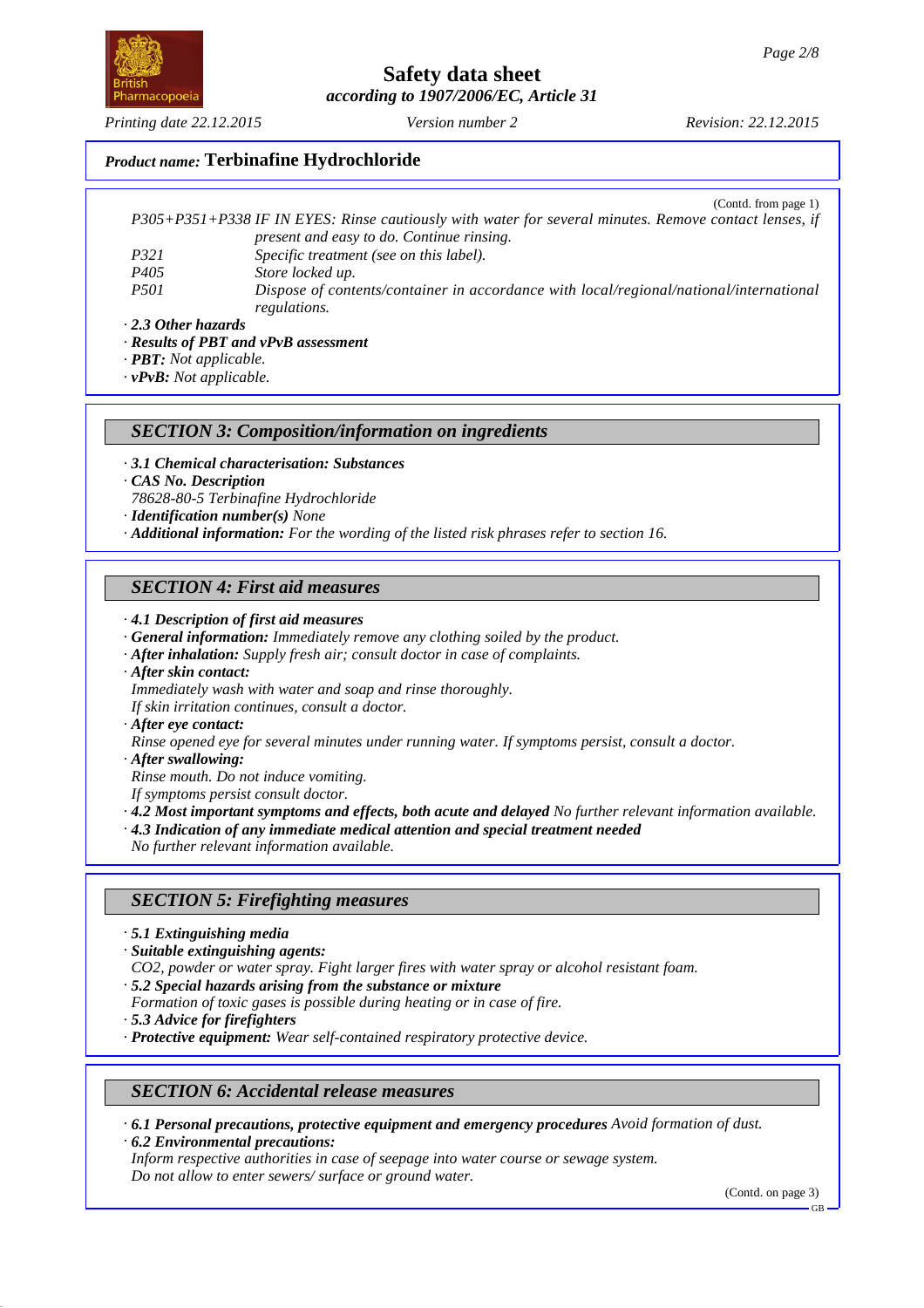

*Printing date 22.12.2015 Version number 2 Revision: 22.12.2015*

(Contd. from page 2)

*· 6.3 Methods and material for containment and cleaning up: Dispose of contaminated material as waste according to item 13.*

*Ensure adequate ventilation.*

- *· 6.4 Reference to other sections*
- *See Section 7 for information on safe handling.*
- *See Section 8 for information on personal protection equipment.*
- *See Section 13 for disposal information.*

# *SECTION 7: Handling and storage*

#### *· 7.1 Precautions for safe handling*

*Ensure good ventilation/extraction at the workplace. Store in cool, dry place in tightly closed receptacles. · Information about fire - and explosion protection: No special measures required.*

*· 7.2 Conditions for safe storage, including any incompatibilities*

*· Storage:*

- *· Requirements to be met by storerooms and receptacles:*
- *Store in a cool location.*

*Please refer to the manufacturer's certificate for specific storage and transport temperature conditions. Store only in the original receptacle.*

*Keep container in a well-ventilated place. Keep away from sources of ignition and heat.*

*· Information about storage in one common storage facility: Store away from foodstuffs.*

- *· Further information about storage conditions: Keep container tightly sealed.*
- *· 7.3 Specific end use(s) No further relevant information available.*

## *SECTION 8: Exposure controls/personal protection*

*· Additional information about design of technical facilities: No further data; see item 7.*

- *· 8.1 Control parameters*
- *· Ingredients with limit values that require monitoring at the workplace: Not required.*
- *· Additional information: Lists used were valid at the time of SDS preparation.*
- *· 8.2 Exposure controls*
- *· Personal protective equipment:*
- *· General protective and hygienic measures:*

*Keep away from foodstuffs, beverages and feed. Immediately remove all soiled and contaminated clothing Wash hands before breaks and at the end of work.*

- *Avoid contact with the eyes and skin.*
- *· Respiratory protection:*

*In case of brief exposure or low pollution use respiratory filter device. In case of intensive or longer exposure use self-contained respiratory protective device.*

*· Protection of hands:*

*The glove material has to be impermeable and resistant to the product/ the substance/ the preparation.*

*Selection of the glove material on consideration of the penetration times, rates of diffusion and the degradation*

*The protective gloves to be used must comply with the specifications of EC Directive 89/686/EEC and the related standard EN374*



*Protective gloves*

*· Material of gloves Nitrile rubber, NBR*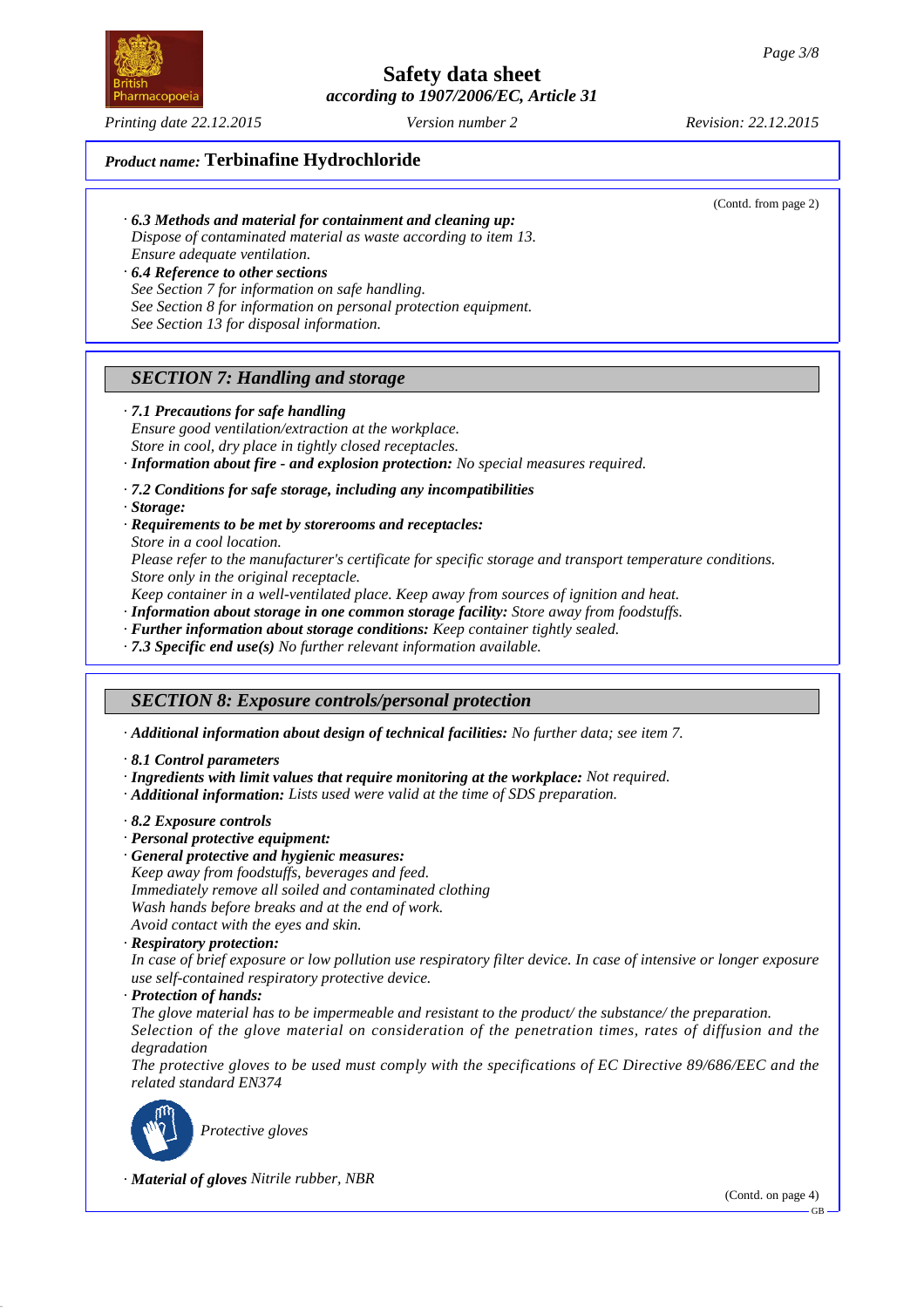**Safety data sheet**

*according to 1907/2006/EC, Article 31*

(Contd. from page 3)

# *Product name:* **Terbinafine Hydrochloride**

*· Penetration time of glove material*

*The exact break through time has to be found out by the manufacturer of the protective gloves and has to be observed.*

*· Eye protection:*

*Tightly sealed goggles*

| <b>SECTION 9: Physical and chemical properties</b>                                        |                                            |  |  |  |
|-------------------------------------------------------------------------------------------|--------------------------------------------|--|--|--|
| · 9.1 Information on basic physical and chemical properties<br><b>General Information</b> |                                            |  |  |  |
| $\cdot$ Appearance:<br>Form:                                                              | Solid                                      |  |  |  |
| Colour:                                                                                   | White                                      |  |  |  |
| $\cdot$ Odour:                                                                            | <i><b>Odourless</b></i>                    |  |  |  |
| · Odour threshold:                                                                        | Not determined.                            |  |  |  |
| $\cdot$ pH-value:                                                                         | Not applicable.                            |  |  |  |
| $\cdot$ Change in condition                                                               |                                            |  |  |  |
| <b>Melting point/Melting range:</b>                                                       | $203 - 207$ °C                             |  |  |  |
| <b>Boiling point/Boiling range:</b>                                                       | Not determined.                            |  |  |  |
|                                                                                           |                                            |  |  |  |
| · Flash point:                                                                            | Not applicable.                            |  |  |  |
| · Flammability (solid, gaseous):                                                          | Not determined.                            |  |  |  |
| · Ignition temperature:                                                                   |                                            |  |  |  |
| <b>Decomposition temperature:</b>                                                         | Not determined.                            |  |  |  |
| · Self-igniting:                                                                          | Not determined.                            |  |  |  |
| · Danger of explosion:                                                                    | Not determined.                            |  |  |  |
| · Explosion limits:                                                                       |                                            |  |  |  |
| Lower:                                                                                    | Not determined.                            |  |  |  |
| <b>Upper:</b>                                                                             | Not determined.                            |  |  |  |
| · Vapour pressure:                                                                        | Not applicable.                            |  |  |  |
| $\cdot$ Density:                                                                          | Not determined.                            |  |  |  |
| · Relative density                                                                        | Not determined.                            |  |  |  |
| · Vapour density                                                                          | Not applicable.                            |  |  |  |
| $\cdot$ Evaporation rate                                                                  | Not applicable.                            |  |  |  |
| · Solubility in / Miscibility with                                                        |                                            |  |  |  |
| water:                                                                                    | Slightly soluble.                          |  |  |  |
| · Partition coefficient (n-octanol/water): 5.342 Log Pow                                  |                                            |  |  |  |
| · Viscosity:                                                                              |                                            |  |  |  |
| Dynamic:                                                                                  | Not applicable.                            |  |  |  |
| Kinematic:                                                                                | Not applicable.                            |  |  |  |
| .9.2 Other information                                                                    | No further relevant information available. |  |  |  |
|                                                                                           |                                            |  |  |  |

(Contd. on page 5)

GB



*Printing date 22.12.2015 Version number 2 Revision: 22.12.2015*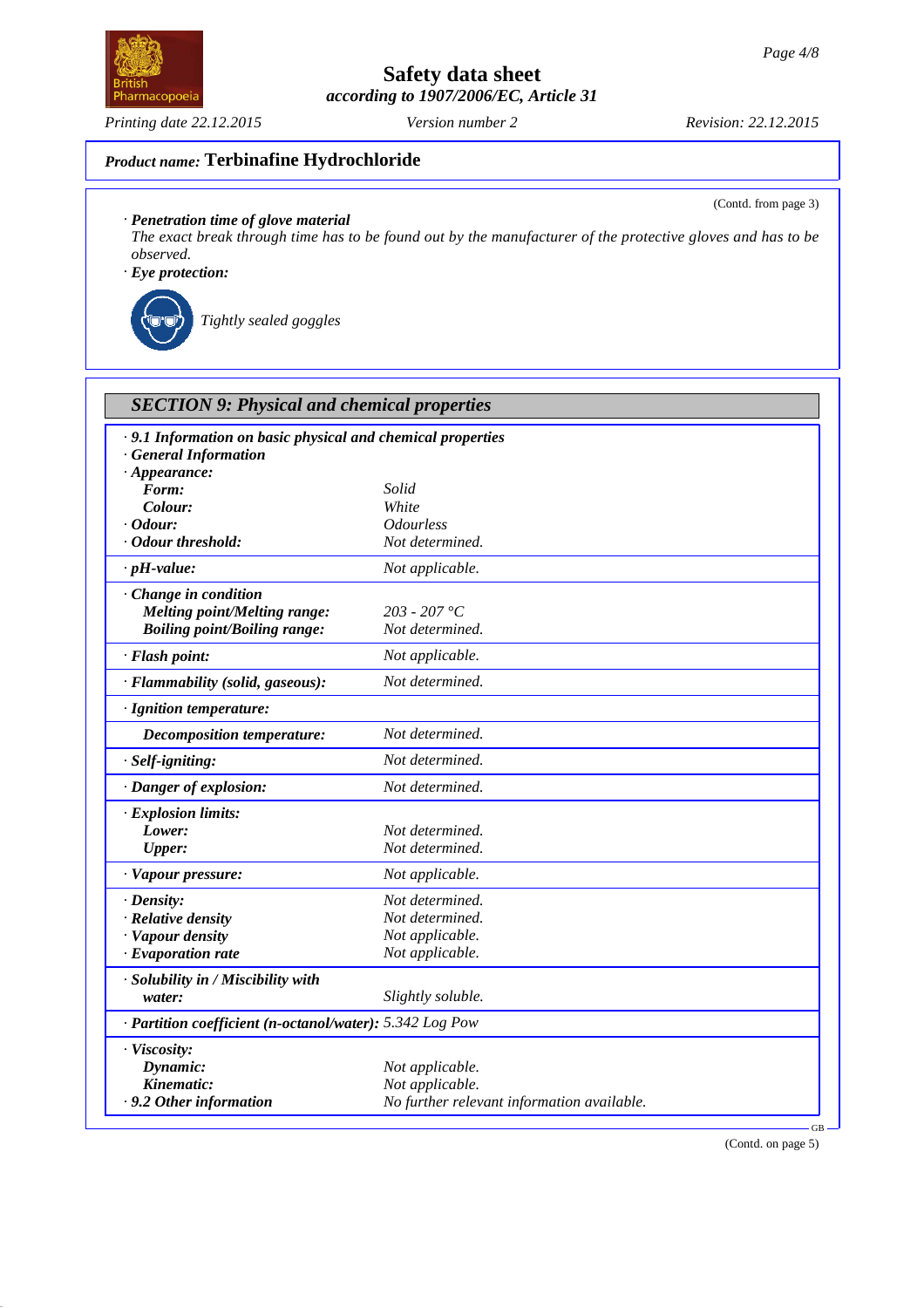**Safety data sheet**

*according to 1907/2006/EC, Article 31*

*Printing date 22.12.2015 Version number 2 Revision: 22.12.2015*

## *Product name:* **Terbinafine Hydrochloride**

(Contd. from page 4)

## *SECTION 10: Stability and reactivity*

- *· 10.1 Reactivity Stable under normal conditions.*
- *· 10.2 Chemical stability Stable under normal conditions.*
- *· Thermal decomposition / conditions to be avoided:*
- *Formation of toxic gases is possible during heating or in case of fire.*
- *· 10.3 Possibility of hazardous reactions No dangerous reactions known.*
- *· 10.4 Conditions to avoid Heat.*
- *· 10.5 Incompatible materials: Strong oxidizing agents.*
- *· 10.6 Hazardous decomposition products:*
- *Formation of toxic gases is possible during heating or in case of fire.*

### *SECTION 11: Toxicological information*

*· 11.1 Information on toxicological effects*

*· Acute toxicity Based on available data, the classification criteria are not met.*

*· LD/LC50 values relevant for classification:*

*Dermal LD50 >2000 mg/kg (rat)*

- *· Primary irritant effect: · Skin corrosion/irritation*
- *Causes skin irritation. · Serious eye damage/irritation*
- *Causes serious eye irritation.*
- *· Respiratory or skin sensitisation Based on available data, the classification criteria are not met.*
- *· CMR effects (carcinogenity, mutagenicity and toxicity for reproduction)*
- *· Germ cell mutagenicity Based on available data, the classification criteria are not met.*
- *· Carcinogenicity Based on available data, the classification criteria are not met.*
- *· Reproductive toxicity Based on available data, the classification criteria are not met.*
- *· STOT-single exposure*

*May cause respiratory irritation.*

*· STOT-repeated exposure Based on available data, the classification criteria are not met.*

*· Aspiration hazard Based on available data, the classification criteria are not met.*

### *SECTION 12: Ecological information*

*· 12.1 Toxicity*

- *· Aquatic toxicity: No further relevant information available.*
- *· 12.2 Persistence and degradability No further relevant information available.*
- *· 12.3 Bioaccumulative potential No further relevant information available.*
- *· 12.4 Mobility in soil No further relevant information available.*
- *· Ecotoxicological effects:*
- *· Remark: Very toxic for fish*
- *· Additional ecological information:*

*· General notes:*

*Water hazard class 3 (German Regulation) (Self-assessment): extremely hazardous for water Do not allow product to reach ground water, water course or sewage system, even in small quantities. Danger to drinking water if even extremely small quantities leak into the ground. Also poisonous for fish and plankton in water bodies. Very toxic for aquatic organisms*

- *· 12.5 Results of PBT and vPvB assessment*
- *· PBT: Not applicable.*
- *· vPvB: Not applicable.*

(Contd. on page 6)

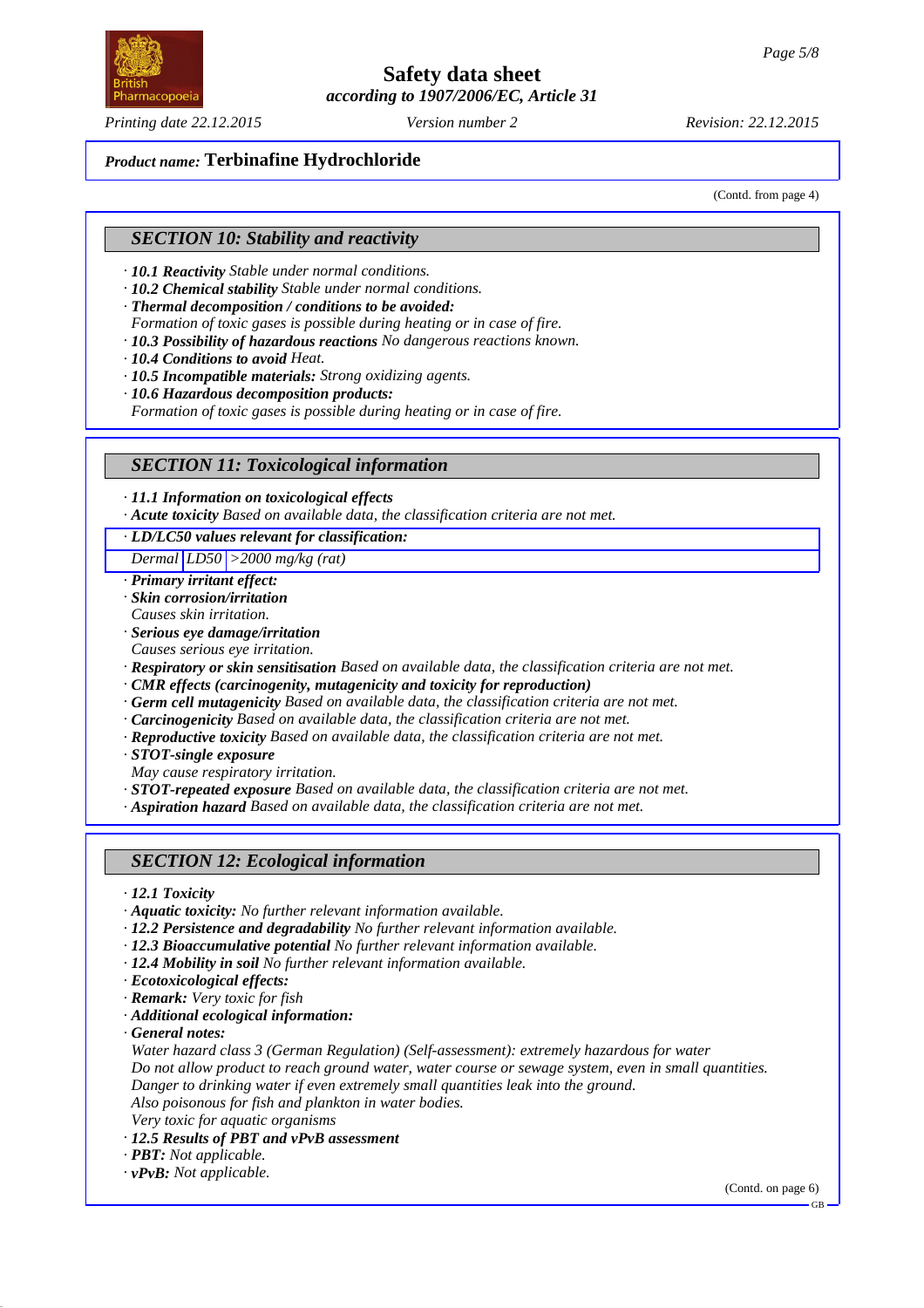**Safety data sheet**

*according to 1907/2006/EC, Article 31*

(Contd. from page 5)

GB

## *Product name:* **Terbinafine Hydrochloride**

*· 12.6 Other adverse effects No further relevant information available.*

# *SECTION 13: Disposal considerations*

*· 13.1 Waste treatment methods*

*· Recommendation*

*Must not be disposed of together with household garbage. Do not allow product to reach sewage system. · European waste catalogue*

*Waste disposal key numbers from EWC have to be assigned depending on origin and processing.*

*· Uncleaned packaging:*

*· Recommendation: Dispose of in accordance with national regulations.*

| <b>SECTION 14: Transport information</b>                          |                                                                                                                                                            |  |
|-------------------------------------------------------------------|------------------------------------------------------------------------------------------------------------------------------------------------------------|--|
| $\cdot$ 14.1 UN-Number<br>ADR, IMDG, IATA                         | <b>UN3077</b>                                                                                                                                              |  |
| $\cdot$ ADR                                                       | 3077 ENVIRONMENTALLY HAZARDOUS SUBSTANCE.                                                                                                                  |  |
| $\cdot$ IMDG                                                      | SOLID, N.O.S. (Terbinafine Hydrochloride)<br>ENVIRONMENTALLY HAZARDOUS SUBSTANCE,<br>SOLID, N.O.S. (Terbinafine Hydrochloride), MARINE<br><b>POLLUTANT</b> |  |
| $\cdot$ IATA                                                      | Environmentally hazardous substance, solid, n.o.s.<br>(Terbinafine Hydrochloride)                                                                          |  |
| · 14.3 Transport hazard class(es)                                 |                                                                                                                                                            |  |
| ADR, IMDG, IATA                                                   |                                                                                                                                                            |  |
|                                                                   |                                                                                                                                                            |  |
| $\cdot Class$<br>$\cdot$ Label                                    | 9 Miscellaneous dangerous substances and articles.<br>9                                                                                                    |  |
| · 14.4 Packing group<br>· ADR, IMDG, IATA                         | III                                                                                                                                                        |  |
| · 14.5 Environmental hazards:                                     |                                                                                                                                                            |  |
| · Marine pollutant:                                               | Yes(P)                                                                                                                                                     |  |
|                                                                   | Symbol (fish and tree)                                                                                                                                     |  |
| $\cdot$ Special marking (ADR):<br>$\cdot$ Special marking (IATA): | Symbol (fish and tree)<br>Symbol (fish and tree)                                                                                                           |  |
| · 14.6 Special precautions for user                               | Warning: Miscellaneous dangerous substances and<br><i>articles.</i>                                                                                        |  |
| · Danger code (Kemler):                                           | $90^{\circ}$                                                                                                                                               |  |
| · EMS Number:                                                     | $F-A, S-F$                                                                                                                                                 |  |
| · Stowage Category                                                | A                                                                                                                                                          |  |
| · Stowage Code                                                    | SW23 When transported in BK3 bulk container, see<br>7.6.2.12 and 7.7.3.9.                                                                                  |  |
| · 14.7 Transport in bulk according to Annex II of                 |                                                                                                                                                            |  |
| <b>Marpol and the IBC Code</b>                                    | Not applicable.                                                                                                                                            |  |



*Printing date 22.12.2015 Version number 2 Revision: 22.12.2015*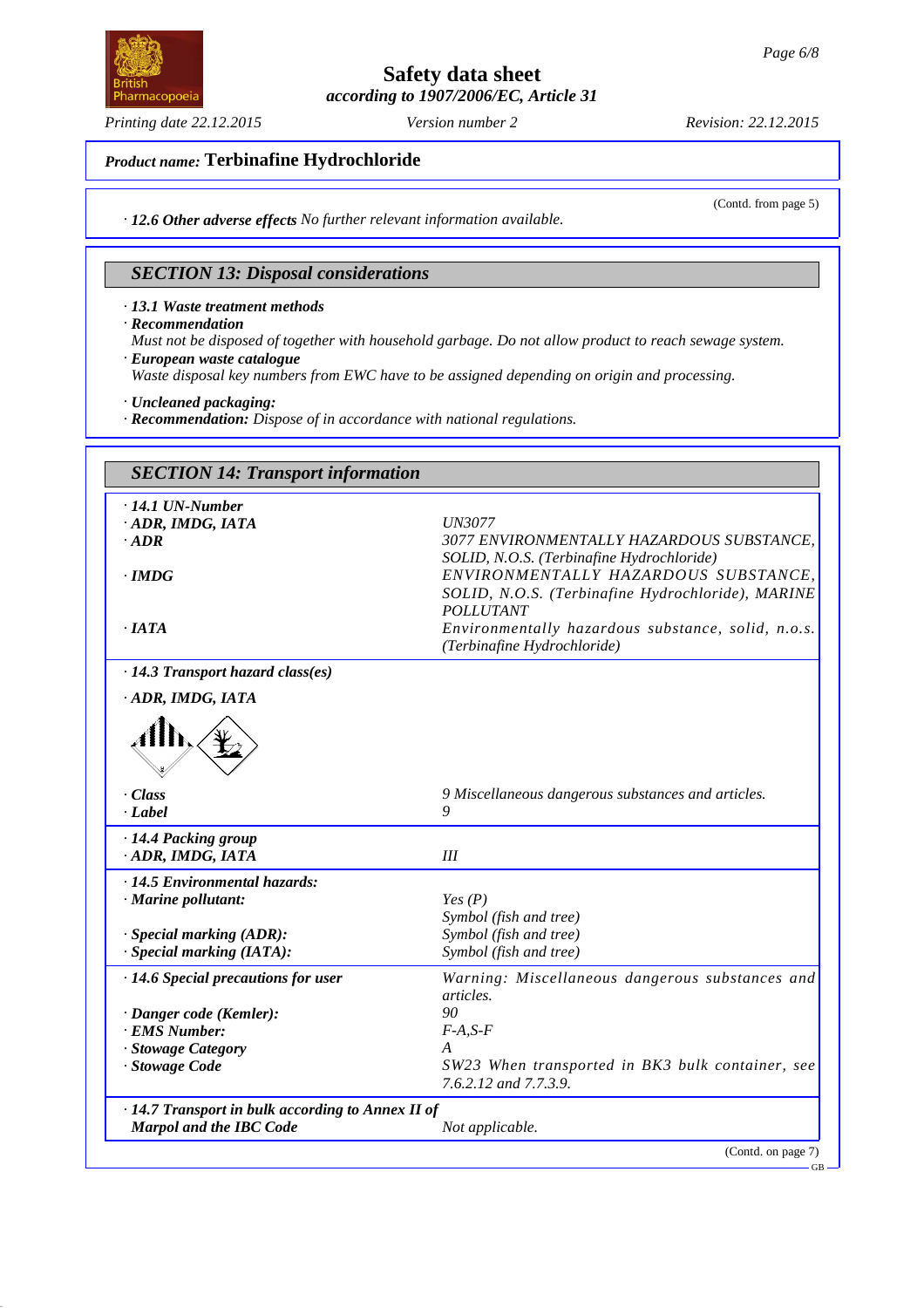*Printing date 22.12.2015 Version number 2 Revision: 22.12.2015*

## *Product name:* **Terbinafine Hydrochloride**

|                                     | (Contd. from page 6)                                            |
|-------------------------------------|-----------------------------------------------------------------|
| · Transport/Additional information: |                                                                 |
| $\cdot$ ADR                         |                                                                 |
| $\cdot$ Excepted quantities (EQ):   | E1                                                              |
| $\cdot$ Limited quantities (LQ)     | $5\ kg$                                                         |
| · Transport category                |                                                                 |
| · Tunnel restriction code           | E                                                               |
| · UN "Model Regulation":            | UN 3077 ENVIRONMENTALLY HAZARDOUS                               |
|                                     | SUBSTANCE, SOLID, N.O.S. (TERBINAFINE<br>HYDROCHLORIDE), 9, III |

## *SECTION 15: Regulatory information*

*· 15.1 Safety, health and environmental regulations/legislation specific for the substance or mixture*

*· Philippines Inventory of Chemicals and Chemical Substances Substance is not listed.*

*· Australian Inventory of Chemical Substances Substance is not listed.*

*· Standard for the Uniform Scheduling of Medicines and Poisons Substance is not listed.*

*· Directive 2012/18/EU*

- *· Named dangerous substances ANNEX I Substance is not listed.*
- *· Seveso category E1 Hazardous to the Aquatic Environment*
- *· Qualifying quantity (tonnes) for the application of lower-tier requirements 100 t*
- *· Qualifying quantity (tonnes) for the application of upper-tier requirements 200 t*
- *· 15.2 Chemical safety assessment: A Chemical Safety Assessment has not been carried out.*

### *SECTION 16: Other information*

*The information in this safety data sheet (SDS) has been prepared with due care and is true and accurate to the best of our knowledge. The user must determine the suitability of the information for its particular purpose, ensure compliance with existing laws and regulations, and be aware that other or additional safety or performance considerations may arise when using, handling and/ or storing the material. The information in this SDS does not purport to be all inclusive or a guarantee as to the properties of the material supplied, and should be used only as a guide. British Pharmacopoeia Commission Office makes no warranties or representations as to the accuracy and completeness of the information contained herein, shall not be held responsible for the suitability of this information for the user's intended purposes or the consequences of such use, and shall not be liable for any damage or loss, howsoever arising, direct or otherwise.*

#### *· Abbreviations and acronyms:*

*ADR: Accord européen sur le transport des marchandises dangereuses par Route (European Agreement concerning the International Carriage of Dangerous Goods by Road)*

*IMDG: International Maritime Code for Dangerous Goods*

*IATA: International Air Transport Association*

*P: Marine Pollutant*

*GHS: Globally Harmonised System of Classification and Labelling of Chemicals*

*CAS: Chemical Abstracts Service (division of the American Chemical Society)*

*LC50: Lethal concentration, 50 percent LD50: Lethal dose, 50 percent*

*PBT: Persistent, Bioaccumulative and Toxic*

*vPvB: very Persistent and very Bioaccumulative*

*Skin Irrit. 2: Skin corrosion/irritation, Hazard Category 2*

*Eye Irrit. 2: Serious eye damage/eye irritation, Hazard Category 2*

*STOT SE 3: Specific target organ toxicity - Single exposure, Hazard Category 3*

*Aquatic Acute 1: Hazardous to the aquatic environment - AcuteHazard, Category 1*

*Aquatic Chronic 1: Hazardous to the aquatic environment - Chronic Hazard, Category 1*

(Contd. on page 8)